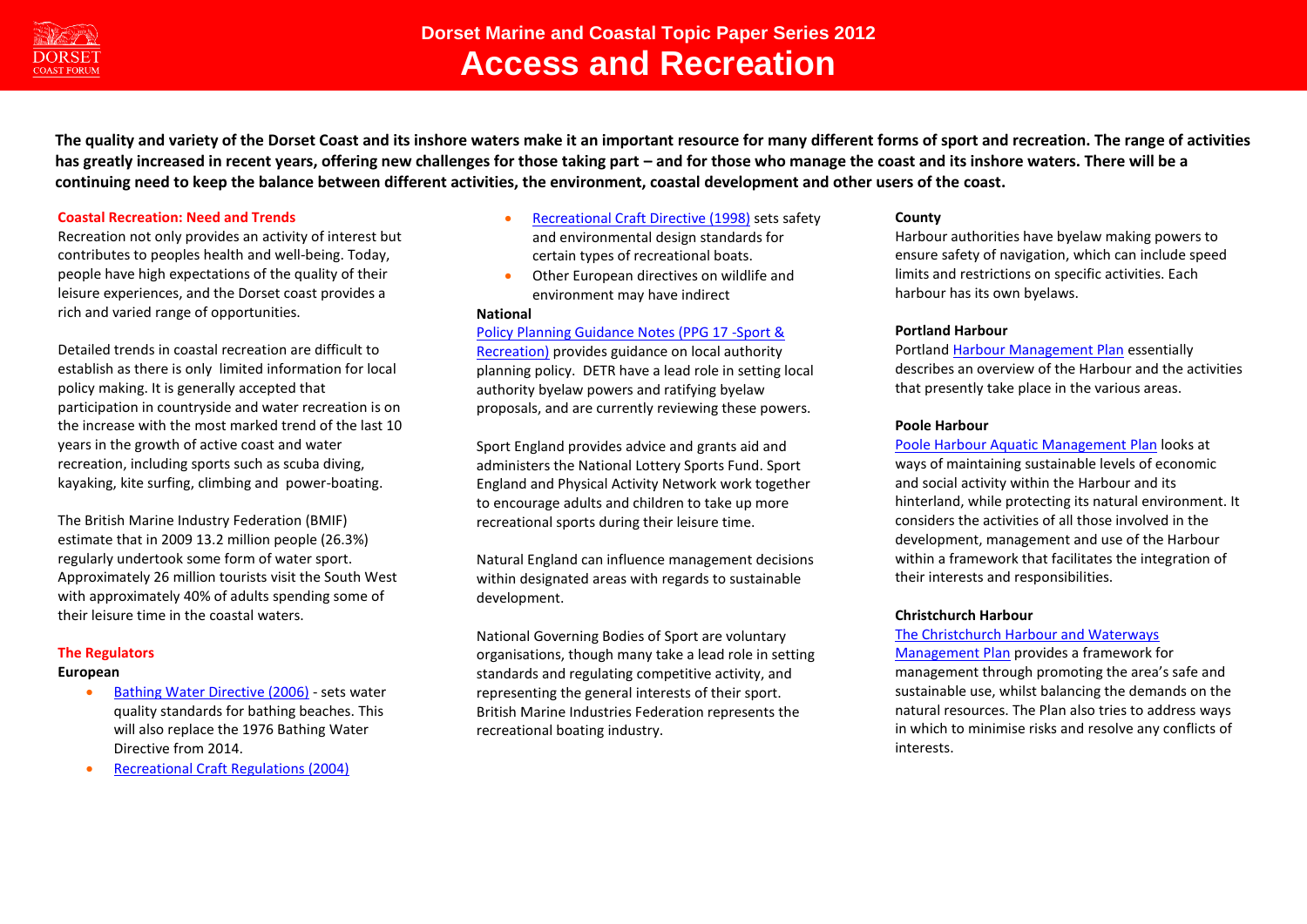

Dorset County Authorities have statutory responsibility for rights of way**.**

# [Bournemouth, Dorset and Poole Structure Plan](http://www.bournemouth.gov.uk/Residents/Planning_Development/Planning_Policy/regional_strategic/StructurePlan_document.asp) sets out an overall planning policy for Dorset.

Local Plans regulate development. District and Unitary Councils have some powers to make byelaws for coastal and water recreation

#### **Dorset's Coastal Recreational Resource**

The South West Coast Path and the main amenity beaches are significant coastal recreational activities. Water-based recreation activities have become concentrated around the urban areas of the coast.

The 2012 Olympic sailing events in Weymouth & Portland has inspired the growth of recreational water sports in what the Royal Yachting Association has credited as the best waters for sailing in Northern Europe. The Olympics will bring many tourists and water sport enthusiasts to the area, facilitating a significant financial boost for the local economy. The



**Windsurfing at Portland. Copyright: Mark Simons**

Olympics has made it possible to build the Weymouth Relief Road, built to diminish journey times and queues to and from Weymouth & Portland, especially in the active period around and during the games.

# **Activities in Dorset's coastal zone**

# **Bathing /Beach Recreation**

Dorset has 50 bathing beaches which are used for swimming and informal recreation. There are 8 'bathing only' zones set up for public safety. The main resort beaches are vitally important to tourism and attract an intense level of activity, mainly during the summer period, whilst rural beaches provide quieter sites. However, these sites are seeing an increase in activity, especially for sports such as paddle boarding and kite surfing.

## **Climbing**

Climbing is a fast-growing sport nationally, and Portland is one of the best locations for 'sports climbing', which uses routes with pre-prepared, fixed bolts. Climbing opportunities in Dorset are on hard limestone cliffs of Purbeck and Portland. There are over 1000 routes on Portland. Seasonal and route restrictions have been agreed to avoid conflict with nesting birds.

# **Cycling**

Dorset has experienced a growth in demand for recreational cycling. The main facilities for cycling are quiet rural roads and bridleways. Some parts of the coast path, including the Ridgeway are bridleways and suitable for off-road cycling – but most of the path is footpath only. There is an ongoing background of problems of nuisance and damage from mountain-bike use on coastal footpaths and effective awareness raising is needed.

# **Golf**

Golf is experiencing continued growth in popularity. At present there are 10 golf courses located in the coastal zone in Dorset. Development pressures for new and expanded facilities are controlled by the planning system, and new golf courses are now subject to Environmental Impact Assessment.

# **Hang-gliding and Paragliding**

Hang-gliding and paragliding has been a localised minority activity on the coast for many years. The main clubs are located out-of-county, and use sites in West Dorset, Portland, Kimmeridge and Bournemouth when weather conditions are suitable. Although a minority activity, there are safety concerns where take-off and landing areas are open to the public, and this has led to a local ban at Charmouth during the main season.

## **Personal Watercraft (Jet-skis)**

Personal watercrafts are popular forms of recreation on the Dorset Coast. Their use particularly centres on urban areas, and they make considerable use of Poole Harbour (where a zone is set aside for them), Studland and Swanage Bays. They also launch and navigate off the beaches in the conurbation and at Weymouth.

Jet-skiing is probably the most controversial recreational use of the coast, and has attracted national attention from the media in a campaign to ban them. Concerns about their use vary, and range from noise disturbance to people, disturbance to wildlife and safety concerns where the craft mix with swimmers or other water users.

## **Power Boating**

Power boating is a popular activity centred on the main resorts, with the Royal Motor Yacht Club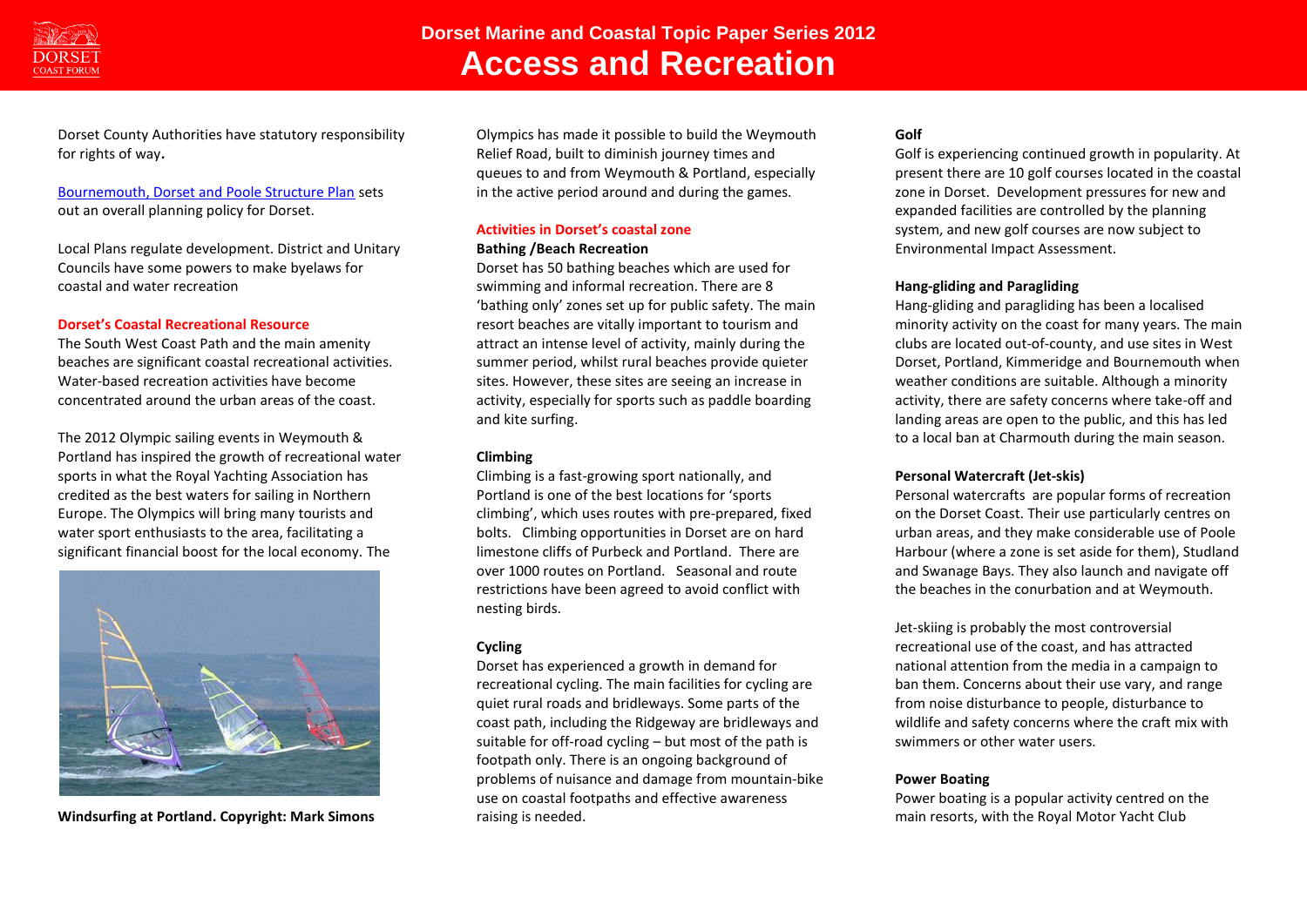

organising annual races at Weymouth, Poole and Bournemouth, with the annual Youth National Powerboat Championship being held in Dorset. In West Dorset the activity centres on the powerboat club at Lyme Regis. As with other fast moving watercraft there are both noise and safety implications associated with the use of the craft in the near shore area.

# **Sailing**

Sailing is a well established pastime around the Dorset Coast. The strongholds of both yacht and dinghy sailing in Dorset are Poole and Portland Harbour, with over 6,000 yacht berths and moorings. There is also significant activity centred on Swanage and Christchurch and a large marina at Weymouth. This has increased with worldwide Olympic sailing teams visiting Portland to train. Lyme Regis has a small fleet of resident yachts and an active dinghy sailing club. The east of the County is a popular destination for cruising yachts, with demand enhanced by yachts visiting from the yachting stronghold of the Solent, and to a lesser extent by foreign yachts. Studland and the area south of Brownsea Island are popular anchorages for day cruising.

The coast west of Poole is exposed, with limited shelter at Swanage, Weymouth and West Bay. There is regular cruising activity between Poole and Weymouth. The natural barrier of Portland limits cruising further west. The extent of visitor moorings in Dorset is also limited, and some of the smaller harbour moorings are for residents only. This can cause some problems for sailors in the west of the county, with no available moorings between Portland and Devon.

## **Sailing at Portland. Copyright; Mark Simons**

**Sea Angling** 



Sea Angling is widespread in Dorset, from both shore and boat. The common law right of fishing in the sea means that the sport is exempt from licence, unlike freshwater fishing. The most significant site is Chesil Beach, which is a nationally and internationally recognised beach angling venue. Boscombe Pier is an important venue along the Dorset coast for disabled anglers: as a result several competitions are held there annually. The extent of sea angling on some sites has a potential impact on fish populations inshore, and the extent of litter, and discarded and lost tackle continues to remain an issue.

## **Scuba Diving**

Dorset is a popular dive area, and is nationally advertised within the diving press. However in recent years Dorset (mainly Portland) has seen a decline in diver numbers. This is due to the sinking of HMS Scylla in Plymouth, a more accessible launching facility in West Bay and the ban on diving HMS Hood. There are also fears that the 2012 Olympics could decrease visiting diver numbers as boat movement is restricted. This is being rectified by the wreck-to-reef project at

Ringstead where it is hoped a wreck will be submerged for the divers. There are many dive schools in Dorset offering air, trips and training,. There are also dive charters operating out of Swanage, Weymouth, Poole, West Bay and Lyme Regis.

Shore diving sites on the coast include: Chesil Cove and Swanage Pier both have a national reputation as safe sites for training.

As technical diving increases in popularity, new, deeper dive sites are being explored, therefore attracting a new calibre of divers. There are potential impacts to wildlife and underwater archaeology from diving activities; however the efforts of sports divers are also a potential resource to help improve our knowledge of the marine environment, with projects such as SeaSearch. **Importance: Regional/National Diving in Dorset. Copyright: Seasearch** 



## **Surfing/Paddle Boarding**

Surfing is a relatively new sport on the Dorset Coast, but has become popular with local surfers at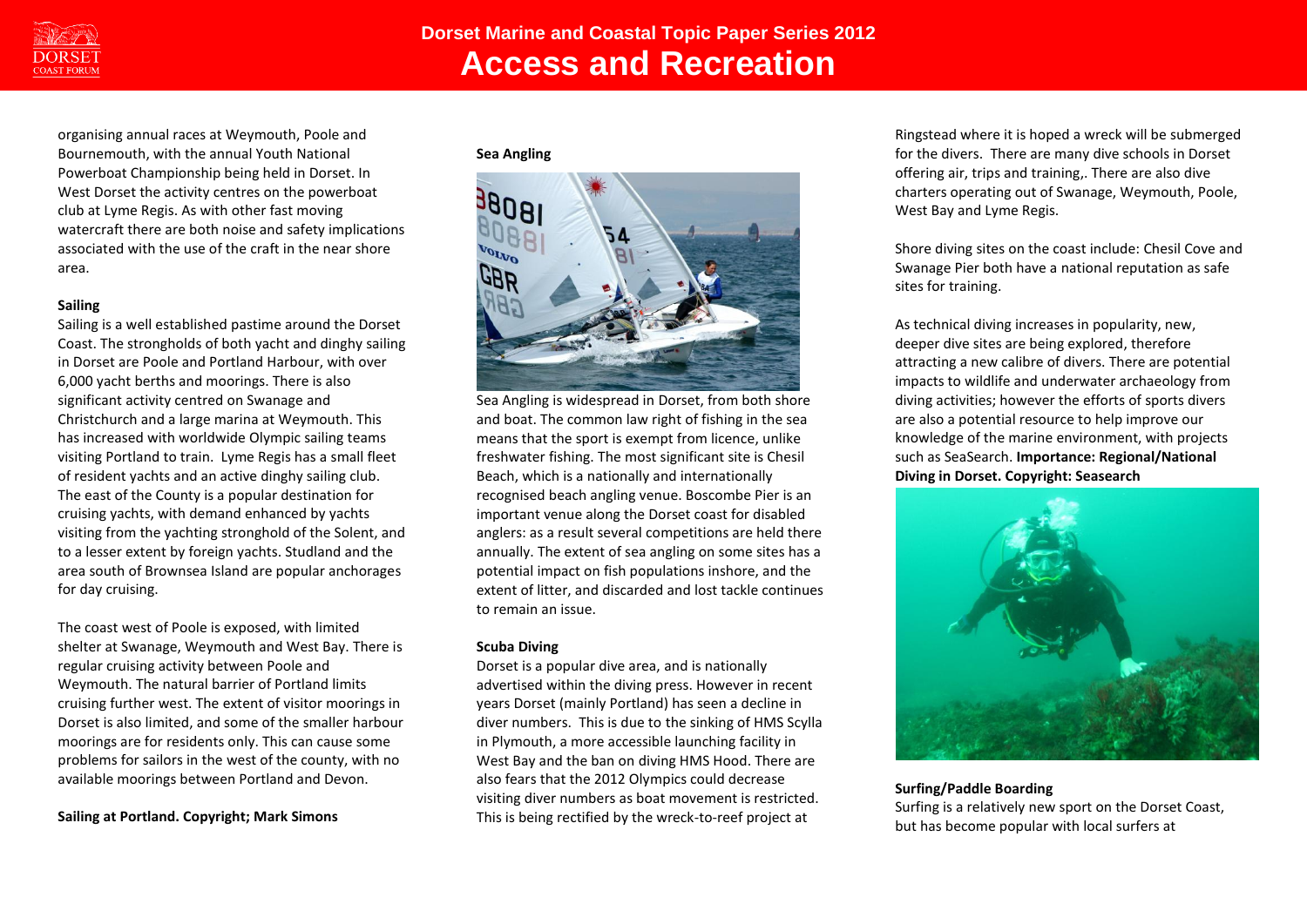

Bournemouth, Highcliffe, Kimmeridge and Lyme Regis when the weather allows. Although surf is often small and messy during summer months, it is generally after winter storms that conditions are more suitable. In 2009, Europe's first artificial reef was opened at Bournemouth. Currently the surfing reef is closed due to safety but the area has been regenerated. Paddle boarding is a new activity that is increasing with popularity, as it is ideal for Dorset's local inshore water conditions, especially sheltered places such as Kimmeridge and Weymouth Bay.

## **Walking**

Walking is the most popular of all recreational activities on the Dorset Coast, with an estimated 1 million people walking part of the South West Coast Path annually. Most visitors to Dorset will spend some time walking along the coast, or at one of the many natural attractions, whilst most residents will make short repeated visits throughout the year. The South West Coast Path provides a continuous route along the coast from Poole westwards, although there are continued problems in dealing with slippage and coastal erosion of the route in West Dorset, which highlights the particular need for long term coastal maintenance and protection.

## **Water Skiing/Wakeboarding**

Three water skiing clubs are registered with the British Water Ski and Wakeboard Federation based in Lyme Regis, Weymouth and Poole. Numbers in each of the clubs have remained steady over the last few years, but has increased slightly as wakeboarding becomes a more popular sport with young people. There is a designated area for water-skiing and wakeboarding in Poole. On the open coast, water skiing tends to be

undertaken principally in the resort areas of Bournemouth, Swanage, Weymouth and Lyme Regis.

## **Windsurfing/Kite surfing**

Wind surfing is mainly limited to the accessible beaches on the coast. There are popular sites at the beaches in Poole and Christchurch Bays, but the most significant site is Portland Harbour. Here the combination of strong south westerly winds, together with the shelter afforded by Chesil Beach can provide unusual conditions, which allow high speeds to be reached. The site is therefore very well used when the conditions are right, and is a venue for high-level competitions. It is also becoming ever more popular with both local and visiting kite surfers with the hope to attract more high level competitions. There has been some conflict of use as kite surfing is faster and more agile than wind surfing and can cover more ground. Erosion of sensitive shingle vegetation has been a concern, addressed by installing wooden walkways to the beach

**Canoeing/Kayaking** remains a popular activity for school groups and outdoor education centres, as well as individual and small groups of adults. Popular routes include Kimmeridge-Swanage (Jurassic coast) and in Poole Harbour, over to Brownsea Island. Surf kayak has also become popular as small surf conditions are ideal. Kayak fishing is now very popular along the Dorset coast, with more launch sites and good inshore fishing areas making the activity popular with older people. International Canoe Championships are also held in Dorset.



**Kayaking. Copyright: Mark Simons**

There are three clubs based in the east of the county which take part in an annual regatta programme for Hampshire and Dorset.

**Coasteering** is a new and extreme way to experience the Dorset coastline. The activity involves swimming, climbing and cliff jumping. There are obvious serious risks to this activity which is possibly why it has become so popular with young people. Coasteering should be a group activity led by qualified and experienced instructors; however, there are no ways of enforcing this which could lead to damage to the area and accidents. Some companies are also offering eco-coasteering, which focuses more on the geology and wildlife of the coastline.

## **Coastal Sports Development**

The general view of growth in coastal sport and recreation masks much more complicated patterns of change. There is scope to improve sporting opportunities in Dorset, and it cannot be taken for granted that sport and recreation will flourish in the best way without assistance. Sports development is the name given to the task of encouraging and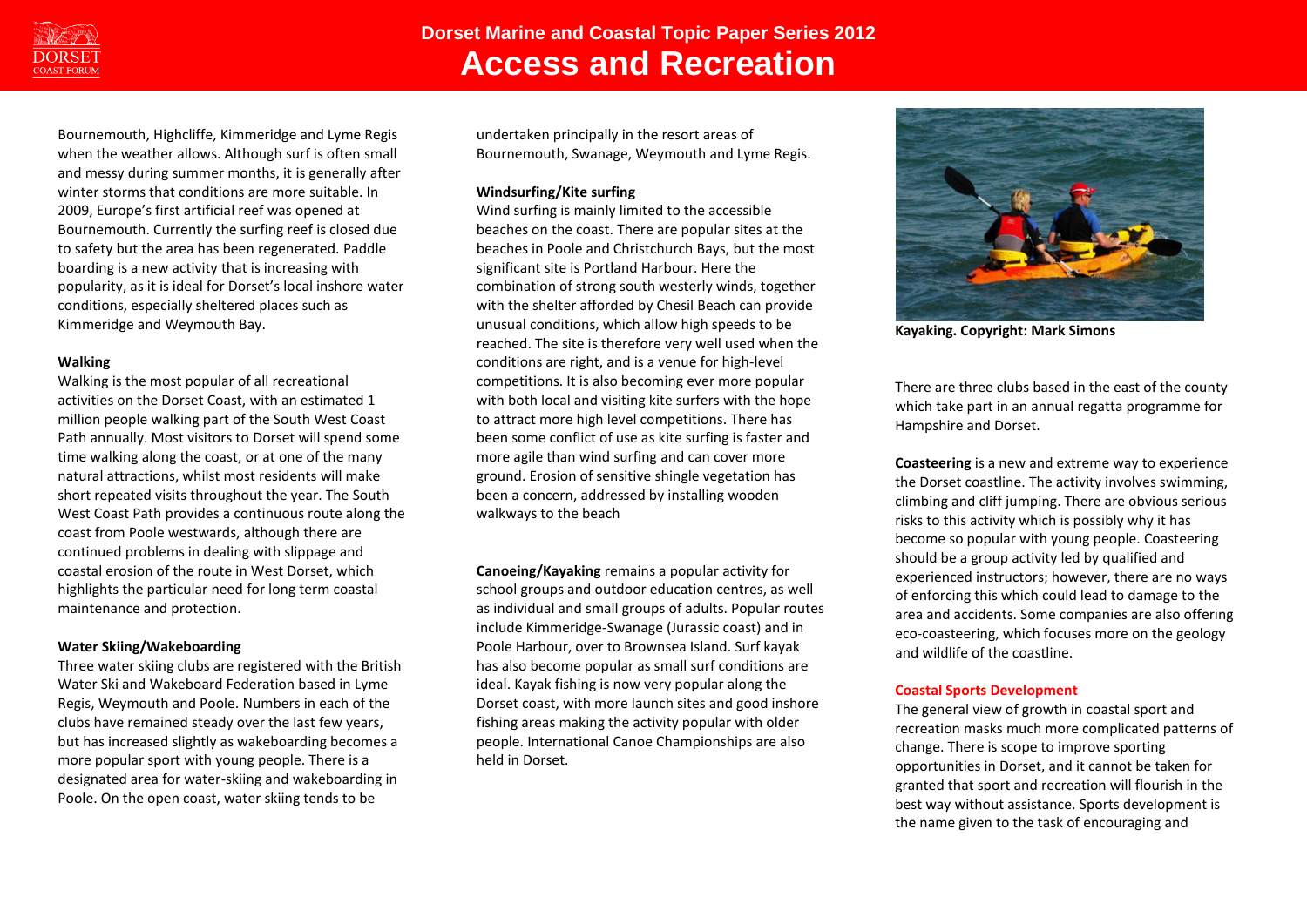

promoting sport, and provides one means of helping to integrate future activity with other interests. For coastal recreation, some of the main issues are:

#### **Young People**

Research for the BMIF by Southampton Institute suggests that there remains a strong interest in watersports with some more fashionable than others, by young generations, but it does appear that it is becoming more difficult for many to take part. There are good opportunities to try out water activities, but less scope to continue with them. Organised afterschool clubs have declined, and there is increased competition for parents' time to support regular participation. With regards to the recent recession, many water sports are no longer as affordable as before, especially as many require lessons and specific equipment. Heightened concern about safety and security is placing a greater load on youth sports coaches and leaders to gain qualifications and meet the necessary police checks. Unfortunately it does appear that the number of volunteer sport coaches has declined over the last decade.

#### **•** Sporting organisations

A climate of support for voluntary organisations is important, and where they exist, they can be valuable in assisting management and representing the needs of their activity. Governing bodies of sport, and sports clubs provide essential organisation and opportunities for many activities, but tend to rely on voluntary effort to survive. The more casual and informal types of recreational activity, such as windsurfing and jet-skiing are generally not club-based and so lack a local organisational structure.

#### **All levels of ability**

Dorset produces some top-quality athletes, and water sports are one of the areas where the County's sportsmen and women have excelled in the past and continue to do so. To continue and strengthen this tradition, there is a need to ensure that support and training is available to encourage those with ability to achieve their potential. Weymouth and Portland will inevitably gain from the 2012 Olympics, with more money being put into sailing academies and more young people being encouraged to try a variety of water sports. Governing bodies needs here.

#### **Effective training**

A good structure for providing training and coaching is essential to maintain basic safety standards, and promote performance. The public and private sector schools and centres are important facilities for training in outdoor activities. Clubs also have an important role to play for the more organised forms of activity, but there are challenges to deliver effective training to the more informal activities such as jet-skiing.

## **Management Issues**

Alongside the promotion and development of sport and recreation, there is a need to address and manage the possible conflicts which arise from regular recreational use. In brief the main areas, which need to be considered, and the issues in Dorset include:

## **Competition for Space**

This is increasing as levels of recreation increase. This can pose a safety issue for some forms of recreation, but it can have a wider effect of reducing the quality of recreational experience – particularly for activities where the remote nature of the coast is part of the attraction. Locations such as Swanage, Studland, Poole Harbour and the near shore areas of the resorts are

extremely popular and can become overcrowded at peak times. There are examples of accidents, near misses and nuisance as a result of too many users – or incompatible activities taking place at the same place at the same time.

## **Liabilities**

Private landowners along the coast are concerned about the risk of legal action if a recreational user has an accident on their property, and a number have sought to take out insurance. This has become an issue with many landowners who do not encourage recreational activities such as climbing or mountain biking on their land, and can do little to stop unauthorised use. The extent of actual risk is not clear at present.

# **Safety**

Recreation generates the majority of call-outs to the Coastguard and Lifeboats. In 2008, the 35 lifeboat stations in the South West launched 1567 times, with Poole being the busiest, launching 156 times. Other lifeboat stations in Dorset are at Weymouth, Swanange, Lyme Regis, Mudeford and an RNLI beach lifeguard area at Bournemouth. The RNLI lifeguards dealt with 8423 incidents. This shows just how busy local waters have become and brings into question whether enough is being done to regulate safety. Land-based activity is the single largest source of incidents, although most forms of water activity are also represented. The overall levels of incidents are increasing, and the coastal emergency services are continuing to develop awareness campaigns and publications – led by the RNLI's sea safety liaison working group.

#### **Noise**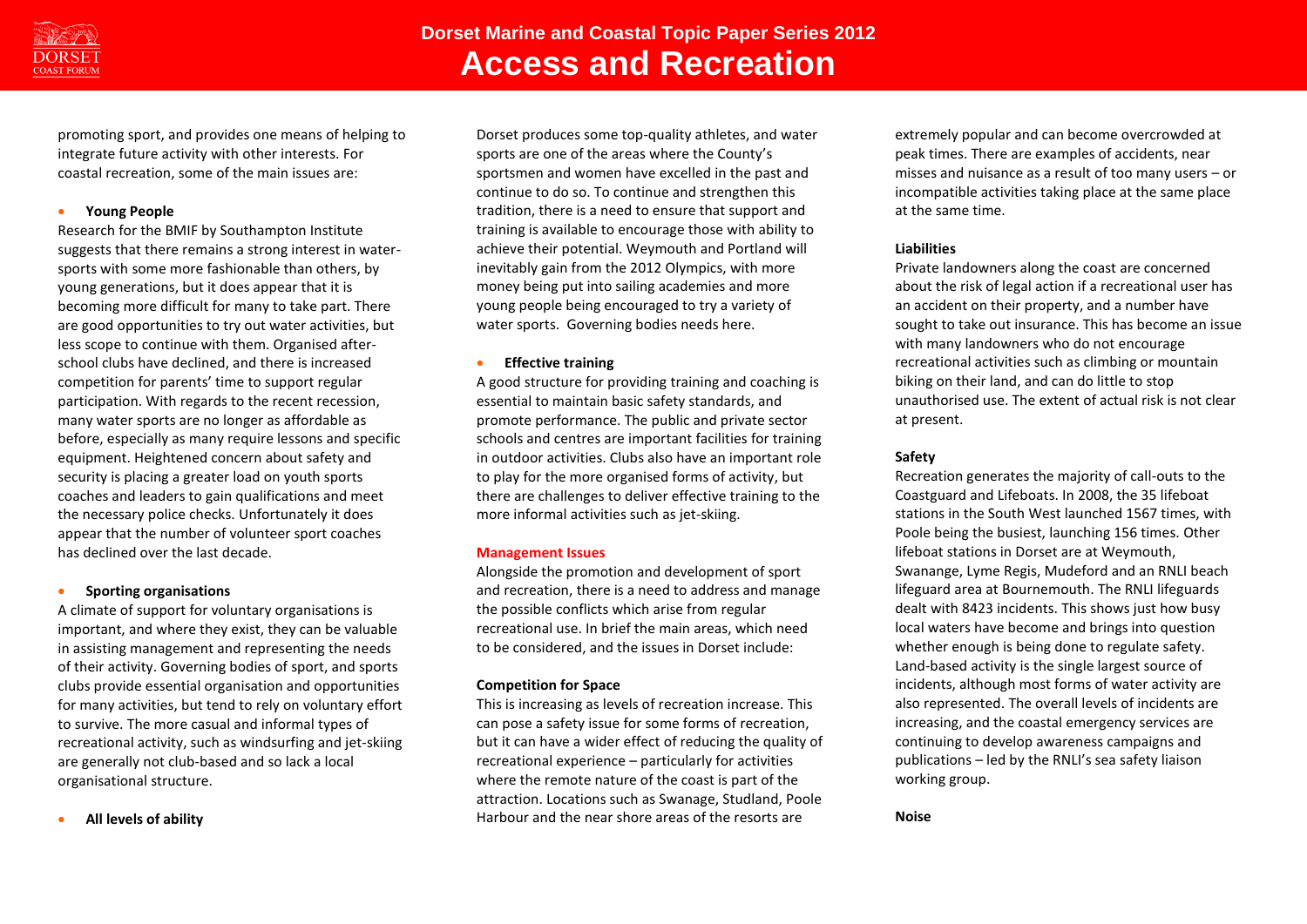

With an increase of water users, motorised air and water sports can be a major source of nuisance in some places. It is an issue at some of Dorset's resort beaches, and on the northern shore of Poole Harbour was a consideration in the location of the jet-ski zone. Small amounts of noisy activity have the potential to create a disproportionate impact on the tranquillity of the remoter parts of the coast.

#### **Wildlife Damage and Disturbance**

This is a potential impact of recreational activities. There is little substantiated evidence of widespread problems in Dorset, but there are localised issues. The main concerns are potential disturbance to cliff nesting birds in Portland and Purbeck due to climbing, air sports and close approaches by water craft. Potential disturbance of Little Terns nesting on Chesil Beach requires an active warden presence. Direct damage due to recreational access is a pressure on the coast path and other well used rights of way. It's also a concern for other activities at well used sites – angling at Chesil and windsurfing at Ferrybridge have required specific management measures to be introduced.

#### **Marine and Beach Litter**

Litter is a continuing problem on the Dorset coast and a proportion of it is attributable to recreational sources. Continued awareness raising within beach visitors, sailors and anglers appears to be required. The Marine Litter Summit of 2009 continues to raise the profile of marine litter, and looked to find ways to tackle sources of marine litter and minimise its input. The summit also showed just how complex marine litter is as it deals with cross-borders and international issues. There is a local campaign running along the Dorset and East Devon coast – 'Litter Free coast and Sea'. And in 2012 here will be a Dorset Beachcare

project to address the ongoing problem of beach and marine litter.

#### **Sewage Pollution**

It remains legal to discharge sewage from recreational vessels. However, disposal of sewage from boats should be discouraged and if necessary prohibited i.e. in areas of weak tidal movement. Disposal of sewage must occur as far from the shoreline as possible. There are localised concerns at both Studland and south of Brownsea about the impact of flushing boat toilets on busy days, and resulting beach pollution. Boat users are encouraged to use on-shore facilities. Elsewhere the levels of discharge may not be sufficient to cause noticeable problems - however as the general quality of Dorset's sewage discharges improves, it is desirable to remove as many other sources of sewage discharge as possible. With the Bathing Water Directive 2006, more scientific knowledge and management came into force, with an increase in annual water testing. Several - but not all - ports and marinas in Dorset currently offer pump-out facilities for recreational craft and Wessex Water have offered free connections to the sewage system for sites who wish to install them. Many yachts do not have the necessary holding tanks fitted to use these facilities at present.

#### **Promoting Coastal Recreation**

Sport and recreation are already actively promoted in Dorset by the private sector, tourism interests and some local authorities. Promotion has an important role in shaping future activity on the Dorset Coast, and in addition to the messages given by general tourism. Organisations involved in managing recreation could benefit from involvement promotional activities and publications about recreation in Dorset.

Much of today's information is sourced from the internet, which enables better accuracy in information, more information stored in one place and it can be kept up-to-date more easily. iCoast (www.icoast.co.uk), developed through DCF is a portal website that offers information and locations on 26 different coastal activities as well as the codes of conduct and safety advice.

#### **Management Techniques**

Almost all forms of coastal recreation demand some level of management. In many cases the needs may be limited to the provision of basic access facilities, and the management issues revolve around the quality of the facilities provided. Some coastal activities require a more active approach: intensive beach and water activities often bring with them a need for staff to ensure safety and deal with conflicts.

A range of techniques are available to help try and ensure that enjoyable recreational activity is available to those that want it, and to reduce conflicts where they occur. Some of the main mechanisms include:

#### **Recreational facilities**

Recreational facilities need to be provided to support activities in appropriate places. They include: **Self regulation through clubs**

Self-regulation through clubs can be very effective. Groups of users are often the best regulators of their own activities, working to guidance and codes of conduct issued by the governing body of their sport. **Codes of Conduct**

Conduct codes are produced by most of the national sports associations and organisations such as the BMIF have produced codes of conduct, which outline acceptable behaviour and rules for particular sports.